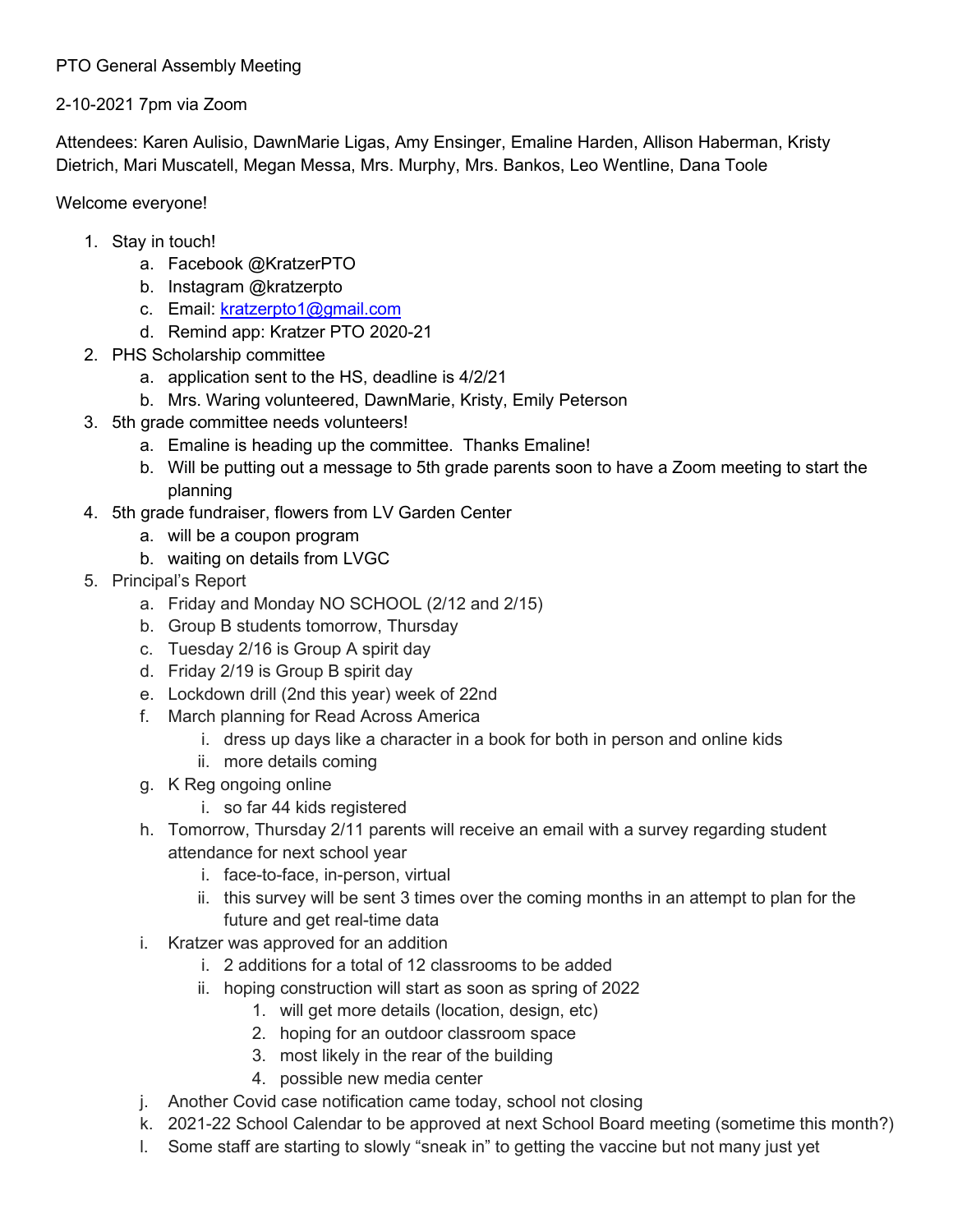- 6. Teachers Comments
	- a. Mrs. Murphy co-runs the student council with Mrs. Sell
	- b. The kids made Valentine's cards and delivered them to the Fellowship home for senior residents
	- c. alot of their ideas are focused on getting together with the students they don't get to see in class
- 7. Restaurant Fundraisers updates
	- a. Anthony's Coal Fired PIzza moved to 2/15 due to the snow on 2/1
- 8. Treasurer Report
	- a. teacher reimbursements, March of Dimes donations
	- b. \$12,610 in checking, \$5,000 in savings
- 9. Gertrude Hawk fundraiser till 2/16
	- a. still ongoing
	- b. "ship to school" is going to DawnMarie's house, will need to pickup from her house
- 10. Spiritwear sale coming soon?
	- a. order forms can be sent via email to the new K parents
	- b. local company, waiting on pricing but items look higher-priced than the SafeGuard company
	- c. Looking into Safeguard and The Ram King
- 11. Virtual Family Night's??
	- a. Santa storytime was a success and we want to do more to connect our families!
	- b. Virtual bingo night? Virtual Dance Party night? Paint or craft night?
	- c. ideas or thoughts?
	- d. the online kids would love a chance to join in with their peers
- 12. PTO Board nominations beginning soon
	- a. Forms will be coming soon
- 13. Open forum/questions??
- 14. Next Meeting March 17th 7pm on Zoom!
- 15. Thank you for coming!!! We appreciate you joining us tonight!!